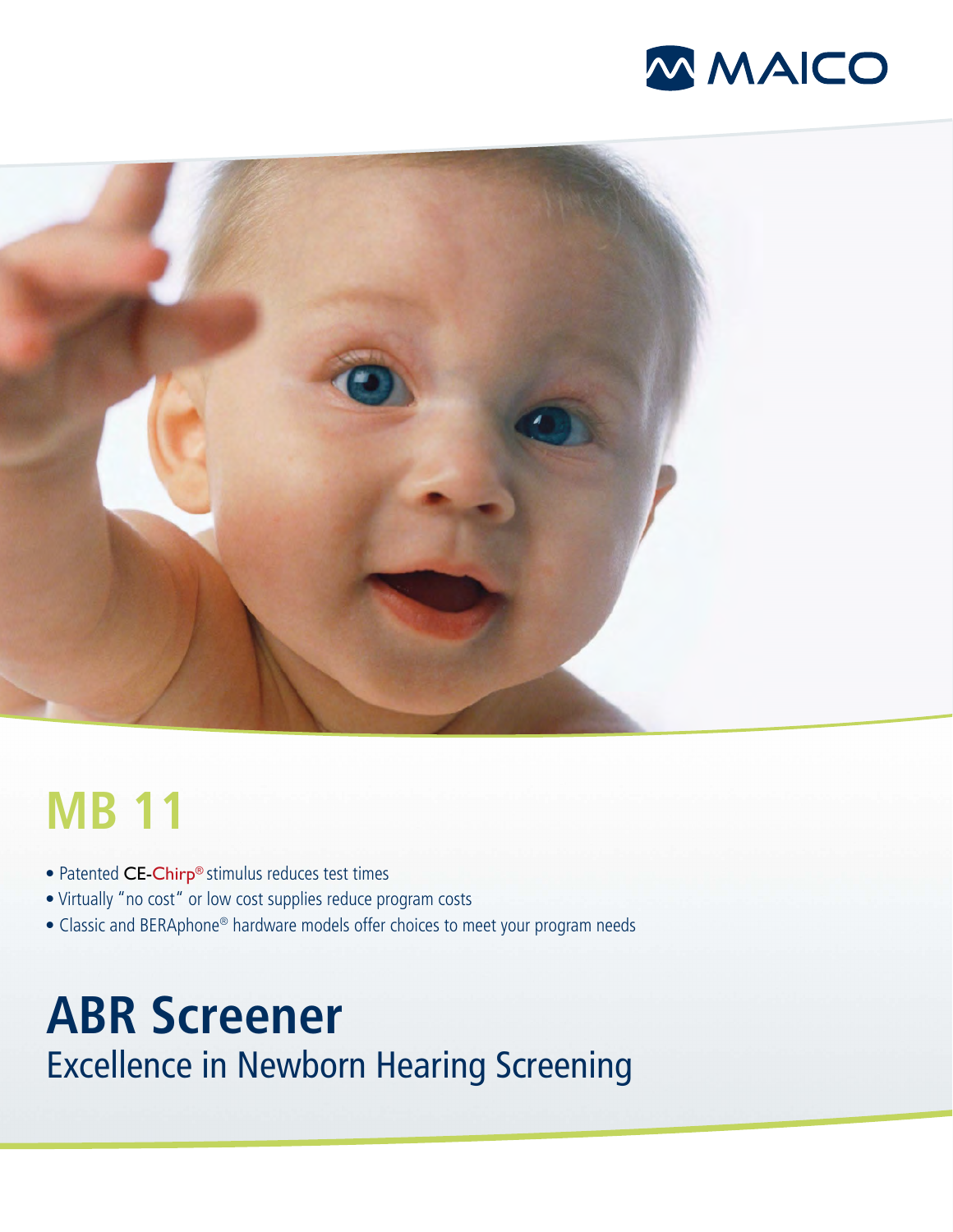

# The Only Automatic ABR Screener without Adhesive Electrodes



**Apply electrode gel at the 3 electrode sites on the baby's head**



**Place a drop of electrode gel on the integrated electrodes**



**Position the BERAphone® ear cushion around the baby's ear, resting the electrodes on the prepared sites**

# Why Screen with Automatic ABR?

The auditory brainstem response (ABR) reflects the function of the entire auditory pathway up to the brainstem. While both ABR and the alternate screening technology of otoacoustic emissions (OAE) detect cochlear hearing loss, only ABR detects auditory neuropathy.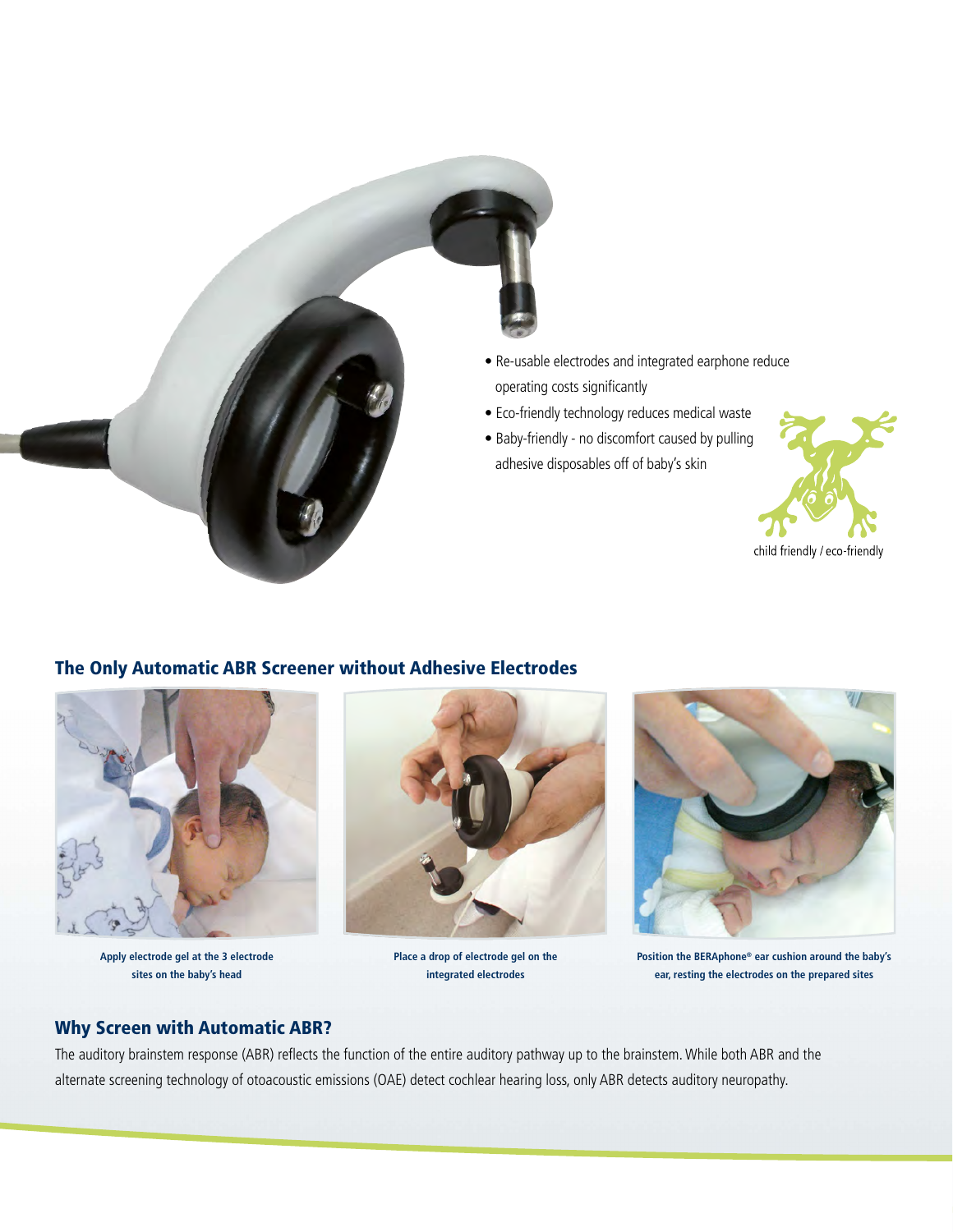

## Fast Test Times

Fast rate ABR technology with patented CE-Chirp® stimulus leads to faster test times

### Compatible with NHS Databases

Comply with reporting requirements (HiTrack, OZ eSP™, Auris, California Data Management Service)

### USB-Powered Hardware

Combine MB 11 with a laptop PC to test on battery power; avoid rebooting as you move the system

## Custom Cart Package (optional)

Easy transport from room to room; locked compartment for laptop security and storage for supplies



## User-Friendly Software



**Simple user interface enhances ease of training.**



**response detection algorithm allow fast test times.**



**"Traffic light" display for electrode contact and test quality provides easy to understand feedback to screeners.**



**Oz and HiTrack compatible export functions available.**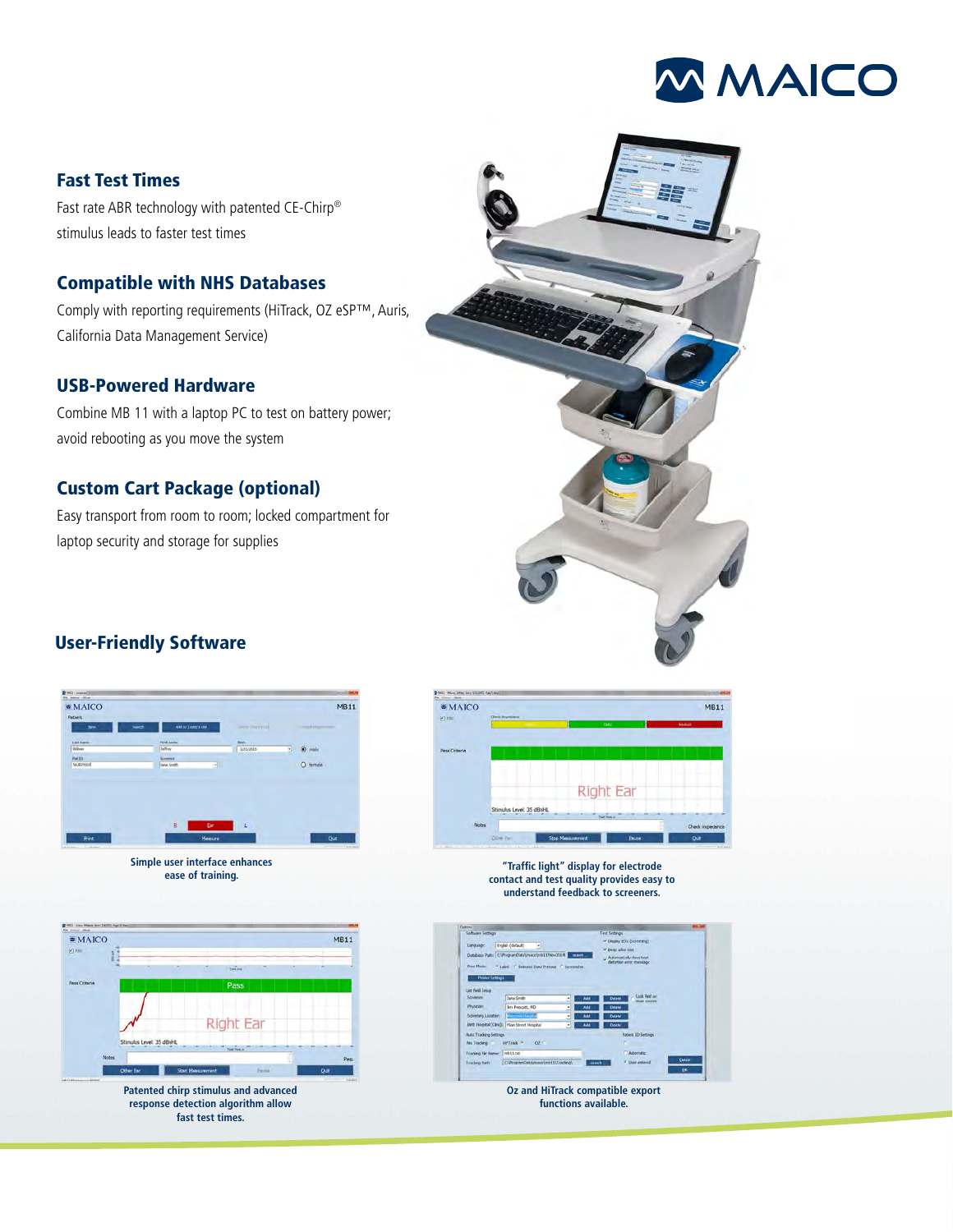# MB 11 Classic - Advanced Technology, Familiar Technique



Test both ears simultaneously to save time

- Familiar hardware and disposables streamline training of screeners
- Choose between EarCups or in-the-ear tips based on your preference and budget
- Combine Classic and BERAphone® hardware on one system for ultimate flexibility

#### MAICO's Long History of Hearing Instrument Manufacturing

The Medical Acoustic Instrument Company (later shortened to MAICO) was founded in 1937 in Minneapolis, MN. MAICO designed and produced the first hearing test instrument with a "zero reference level", coining the term "audiometer". For the first time it was possible to accurately measure hearing loss.

Since then, MAICO has continued to design and manufacture screening and diagnostic test instruments for the hearing healthcare industry. The MB 11 BERAphone® and Classic evolved over 12 years of research and development. They are intended to generate auditory brainstem response (ABR)-based measurements for newborn hearing screening, providing a Pass/Refer result. Use of the MB 11 Screener does not require special technical skills or interpretation of results.

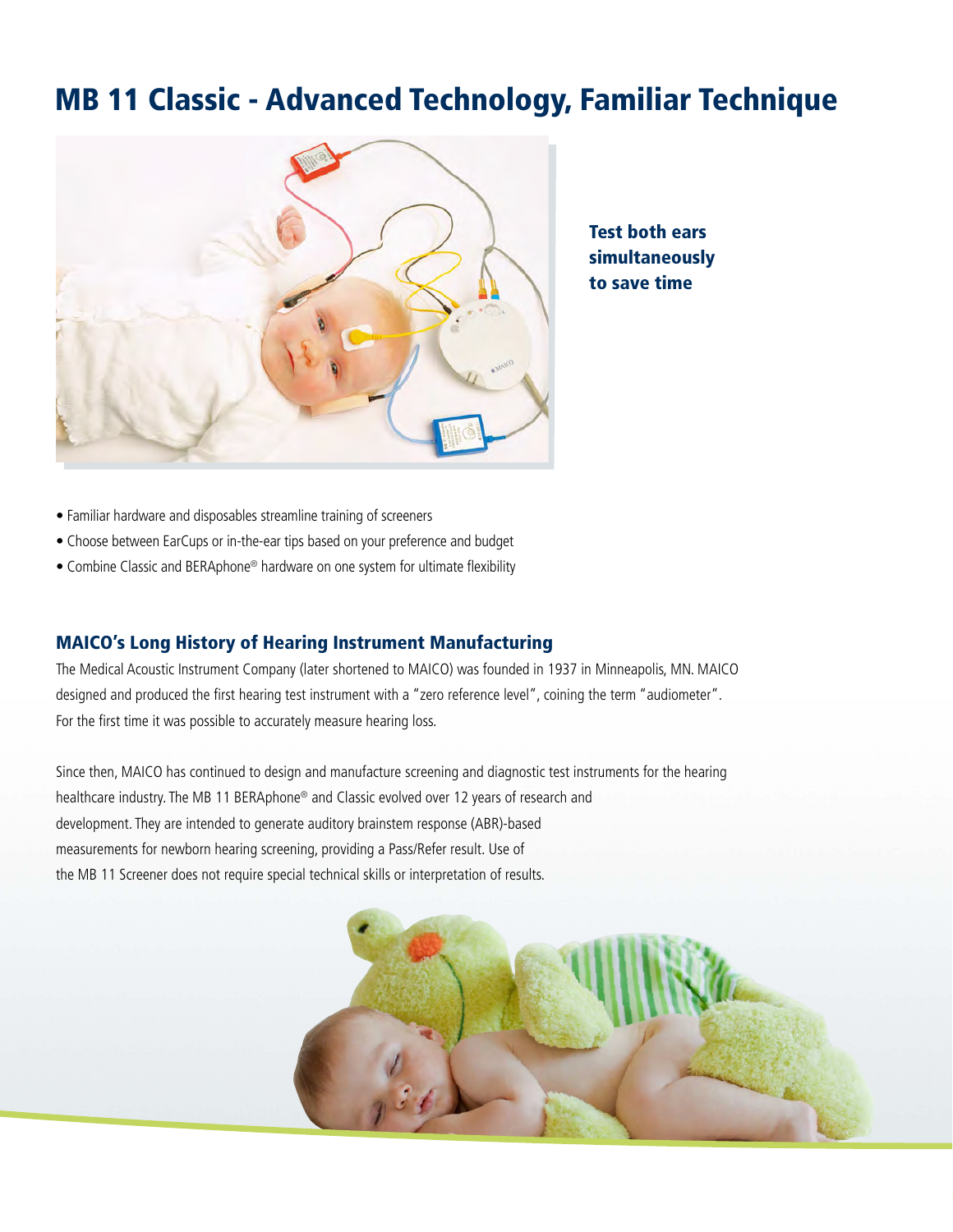# Big Savings with the MB 11

How much money can YOUR newborn hearing screening program save by using a MAICO MB 11 BERAphone® or Classic?

# Let's See!

Even if Popular Brand X new system price is significantly discounted, the major savings using MB 11 is in the cost of disposables over the life of the system





# Think your current system is too new for replacement?

Think again!

| <b>MANUFACTURER &amp; MODEL</b>     | <b>POPULAR BRAND X</b>                    | <b>MAICO MB 11 CLASSIC</b><br><b>USING EARCUPS</b>                                                                                                                                                                | <b>MAICO MB 11 CLASSIC</b><br><b>USING IN-THE-EAR TIPS</b>                                                                                                                                    | MAICO MB 11 BERAphone <sup>®</sup>                                                                                                                     |
|-------------------------------------|-------------------------------------------|-------------------------------------------------------------------------------------------------------------------------------------------------------------------------------------------------------------------|-----------------------------------------------------------------------------------------------------------------------------------------------------------------------------------------------|--------------------------------------------------------------------------------------------------------------------------------------------------------|
| List price                          | \$23,500                                  | \$18,990                                                                                                                                                                                                          | \$18,990                                                                                                                                                                                      | \$19,690                                                                                                                                               |
| Disposable cost per baby            | \$12.00                                   | \$7.00                                                                                                                                                                                                            | \$3.25                                                                                                                                                                                        | \$0.25                                                                                                                                                 |
| Babies screened per year            | 2000                                      | 2000                                                                                                                                                                                                              | 2000                                                                                                                                                                                          | 2000                                                                                                                                                   |
| Annual disposable costs             | \$24,000                                  | \$14,000                                                                                                                                                                                                          | \$6,500                                                                                                                                                                                       | \$500                                                                                                                                                  |
| Estimated cost savings 1st year     |                                           | \$14,510                                                                                                                                                                                                          | \$22,010                                                                                                                                                                                      | \$27,310                                                                                                                                               |
| Estimated cost savings over 5 years |                                           | \$54,510                                                                                                                                                                                                          | \$92,010                                                                                                                                                                                      | \$121,310                                                                                                                                              |
| Cost/baby amortized over 5 years    | \$14.35                                   | \$8.90                                                                                                                                                                                                            | \$5.15                                                                                                                                                                                        | \$2.22                                                                                                                                                 |
| Disposables required                | Disposable ear couplers<br>and electrodes | Disposable ear couplers<br>and electrodes                                                                                                                                                                         | Disposable eartips<br>and electrodes                                                                                                                                                          | Electrode gel and<br>disinfectant wipes                                                                                                                |
| Advantages/Challenges               |                                           | • Test both ears at the same time<br>• Very fast test times<br>• Fast learning curve and easy<br>transition for screeners that<br>are experienced using ABR<br>systems using ear couplers<br>• Cost savings $= $$ | • Fast learning curve for<br>screeners that have experience<br>using in the ear tips<br>• Fast test times especially if<br>testing both ears at the<br>same time<br>• Cost savings $=$ \$\$\$ | • Fast test times<br>• Cost savings $=$ \$\$\$\$<br>. No other ABR device like this in<br>the market; requires learning a<br>new technique & procedure |

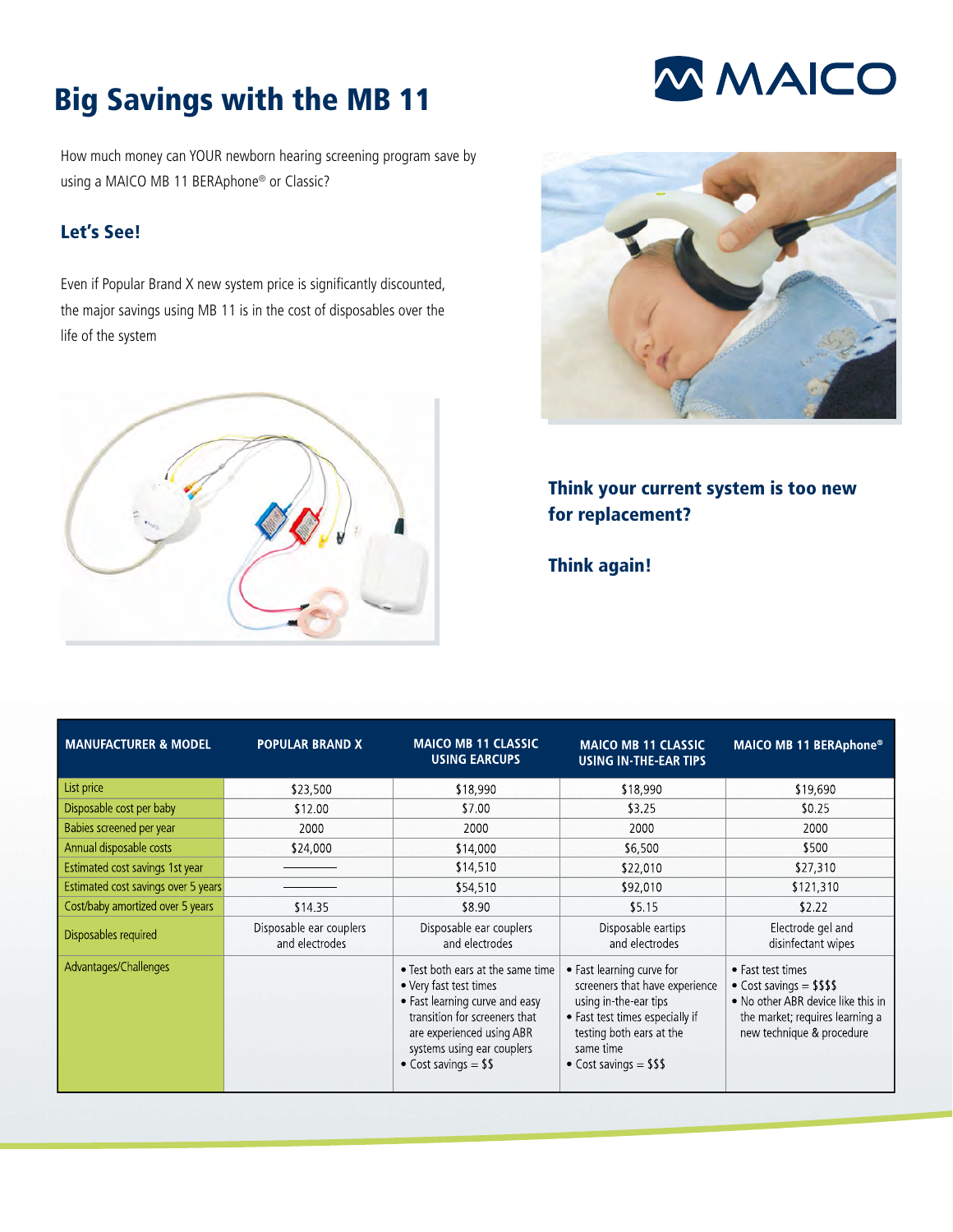# MB 11 - **Specifications**

## Technical Data

#### **MB 11 BERAphone®**

Standards: IEC 601-1, IEC 645-3 Stimulus type: CE-Chirp Stimulus Stimulus rate: 93/s Stimulus intensity: 35 dB nHL Sample rate: 16 kHz EEG filter: 125 Hz – 1.25 kHz Quality control: Integrated LED on BERAphone® and display in software with signal quality or with EEG display Operating conditions:  $+59$  to  $+95^{\circ}$ F, ( $+15$  to  $+35^{\circ}$ C); Maximum humidity 75% Storage conditions:  $+41$  to  $+122$ °F, ( $+5$  to  $+50$ °C); Maximum humidity 90% Speaker: BERAphone®: integrated, dynamic wideband speaker (8Ω) Electrodes: BERAphone®: reusable, stainless steel electrodes with gel protectors. Preamplifier: Integrated, 87 dB amplification (23,000 x) BERAphone® weight: 10.59 oz, (300 g) USB box weight: 5.83 oz, (165 g) USB box dimensions: 4.73 x 3.55 x 1.19 in, (12 x 9 x 3 cm) Power supply: via USB port of computer Power consumption: max 400 mA

#### STANDARD COMPO-

NENTS - MB 11 BERAphone® BERAphone® unit Additional set of stainless steel electrodes with gel protectors USB connection cable Carrying bag (not provided with cart option) Electrode gel (2 bottles) Disinfectant wipes (1 tub) MB-11 software on USB Flash Drive or CD Operation Manual Quick Guide Cradle for BERAphone®

#### **MB 11 Classic**

Standards: IEC 60601-1, IEC 60645-3 Stimulus type: CE-Chirp Stimulus Stimulus rate: 93/s Stimulus Intensity: 35 dB nHL Sample rate: 16 kHz Quality control: Integrated LED on Amplifier hardware and display in software with signal quality or with EEG display Operation conditions:  $+59$  to  $+95^{\circ}F$ , ( $+15$  to  $+35^{\circ}C$ ); Maximum humidity 75% Storage conditions:  $+41$  to  $+122$ °F,  $(+5$  to  $+50$ °C); Maximum humidity 90% Transducer: ER3A insert earphones Electrodes: Disposable snap Preamplifier: Integrated, 87 dB amplification (23,000 x) USB box weight: 5.83 oz, (165g) USB box dimensions: 4.73 x 3.55 x 1.19 in, (12 x 9 x 3 cm) Power supply: Via USB port of computer Power consumption: Max 400 mA

#### STANDARD COMPONENTS - MB 11 Classic

MB 11 Classic with preamplifier and USB box USB cable Set of 3 pinch clip electrode leads Ear-tone ER3a insert earphones with either EarCup adapters and tubes or with the infant eartip adapters and tubes Sanibel EarCup couplers, snap electrodes and electrode skin prep pads (1 box of 20 sets) OR Disposable eartips (3-5 mm and 4-7 mm sizes) and snap electrodes NuPrep skin preparation gel (1 tube) MB 11 software on USB flash drive Operating Manual Quick Guide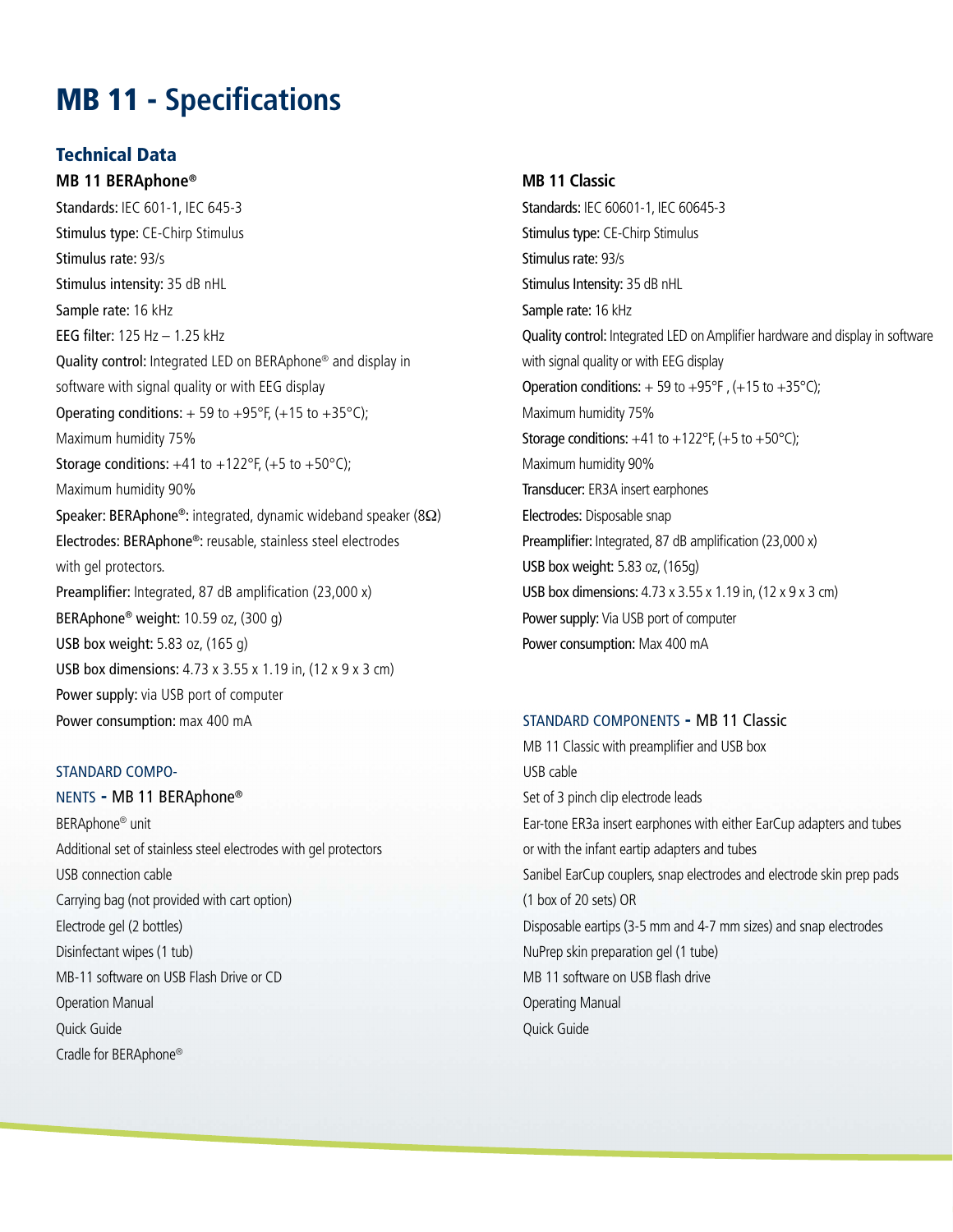# **Testimonials**





Infant Hearing Screening Specialists (IHSS) provide newborn hearing screening services for 79 hospitals across the state of California. In 2009, IHSS began using the Maico MB 11 BERAphone auditory brainstem response (ABR) screening system in many of our hospitals, replacing the traditional ABR screening systems that use disposable electrodes and ear couplers. The BERAphone features reusable stainless steel electrodes and a reusable ear cushion avoiding the expense of disposables and offering an eco-friendly screening ABR option, reducing the amount of waste. A small amount of water-soluble electrode gel is used to prepare the baby's skin at the electrode sites and a disinfectant wipe is used to disinfect the device after use. Considering the cost of these consumables, each screening using the BERAphone costs approximately \$0.25 for supplies. This is in contrast to the \$1.00 -\$13.00 per screening that IHSS spent using legacy OAE and ABR screening devices. In 2014, IHSS screened 140,762 newborns using the BERAphone for a cost savings of \$850,000 compared to what it would have cost using disposables. In 2014, the average refer rate across the hospitals in which the BERAphone was used was 3.55% with a range of 1.0 - 6.9%. This refer rate was comparable to the refer rates achieved in other hospitals that have not yet transitioned to the BERAphone.

The transition from a traditional ABR screener to the BERAphone presented some early challenges for screening staff. The BERAphone must be hand-held over the baby's ear to maintain electrode contact to the scalp during the screening. The skin preparation procedure was different from the other devices they had been using. Changing the behavior of individuals who had become comfortable with a device that used disposables was not easy for everyone. There was a period of resistance and frustration from some of the screeners as they worked to master the new procedure and techniques needed to use the BERAphone. Using the Maico MB 11 BERAphone, IHSS is saving money and reducing waste sent to landfills, while continuing to provide high quality hearing screening outcomes for our partner hospitals. IHSS screeners have adapted to the BERAphone and now prefer it to disposable-based ABR devices. Their experience with the BERAphone is that testing is faster than with traditional systems. Additionally,

there is less discomfort for the baby since there are no adhesive disposables to remove after the screening which parents greatly appreciate. IHSS now uses the Maico MB 11 BERAphone as the ABR screening device of choice in 68 of its hospitals and is working toward replacing all the remaining traditional systems currently in use.



INFANT HEARING SCREENING SPECIALISTS